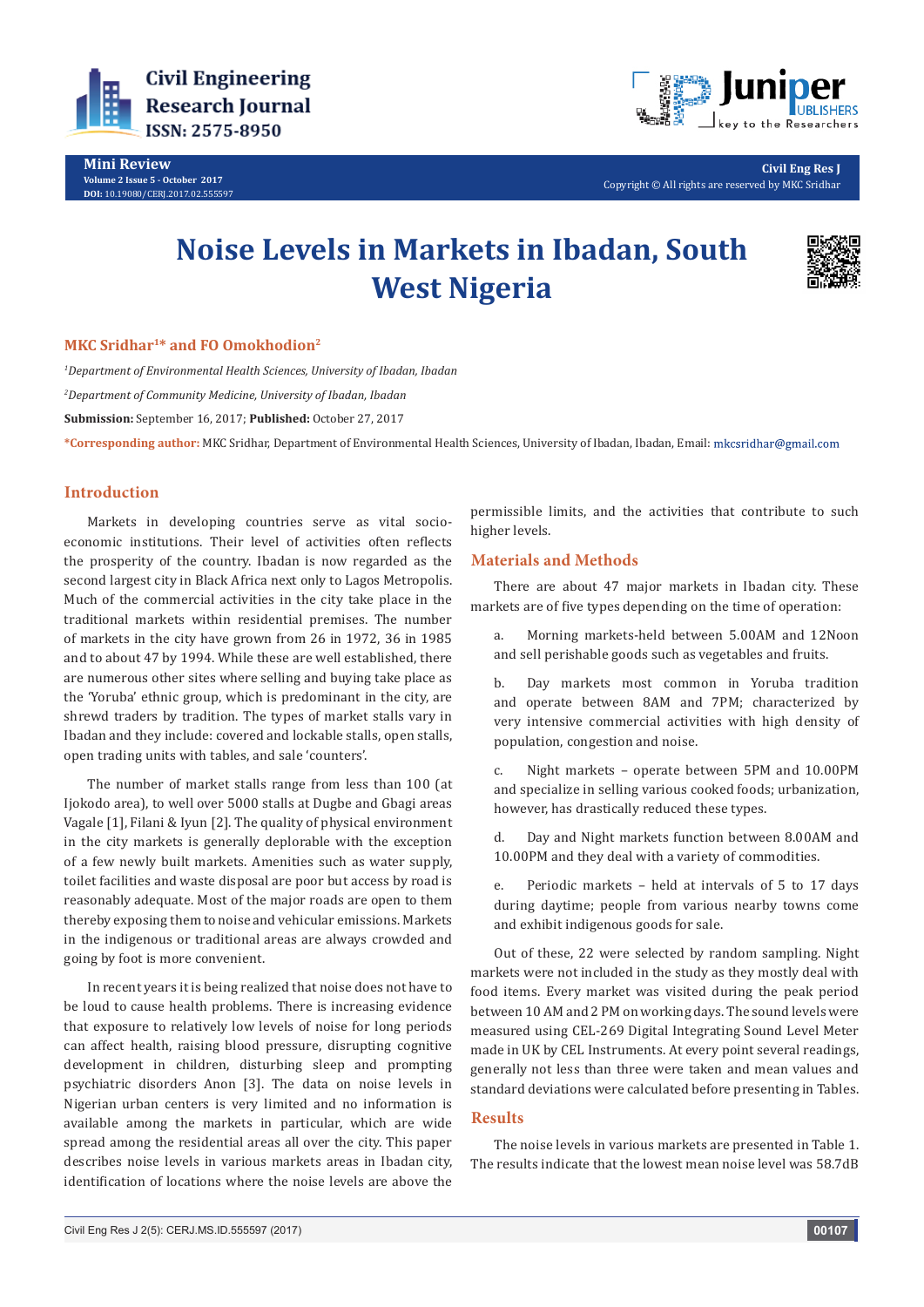in Railway yard and New Gbagi markets. The highest levels of 88.13dB were recorded in plank section of Bodija market, which is the largest in the city. However, the ranges recorded 47dB as the lowest at the Cocoa House complex and a maximum of 100dB at slaughter slab area of cow section in Bodija market and electronic section of Agbeni market. These two markets are highly crowded at all times. The noise was mostly due to chatting and loud music.

**Table 1:** Noise levels in various markets under study.

| <b>Market</b>             | <b>Year of Establishment</b> | <b>Number of Stalls</b> | Noise level,     | <b>Noise Level</b>     |
|---------------------------|------------------------------|-------------------------|------------------|------------------------|
|                           |                              |                         | (Range, dB (A))  | $(Mean \pm SD, dB(A))$ |
| Bodija                    | 1987                         | 2795                    |                  |                        |
| Cow section               |                              |                         | $61-100$ (n=15)  | $74.90 \pm 10.4$       |
| Plank section             |                              |                         | $72-97$ (n=15)   | $88.13 \pm 9.5$        |
| Vegetable section         |                              |                         | $65-90$ (n=19)   | $78.70 \pm 8.2$        |
| Construction site         |                              |                         | $55-97$ (n=6)    | 79.80±18.1             |
| Major road at the market  |                              |                         | $65-89$ (n=10)   | 75.80±7.7              |
| Mokola                    | 1950                         | 997                     | $54-83$ (n=16)   | $66.3 \pm 6.9$         |
| Sabo                      | 1950                         | 305                     | $52-85$ (n=18)   | $64.7 \pm 12.7$        |
| Aleshinloye               | 1990                         | 1596                    | $53-84$ (n=20)   | $63.1 \pm 8.3$         |
| Agbeni                    | 1950                         | 4007                    | $50-100$ (n=26)  | $65.1 \pm 12.3$        |
|                           |                              |                         | $50-75$ (n=8)    | $65.4 \pm 9.6$         |
| Oje (fruit market)        | 1860                         | 2741                    | $54-74$ (n=12)   | $63.0 \pm 5.9$         |
| Agodi Gate                | 1968                         | 3197                    | $54-62$ (n=11)   | $58.7 \pm 3.3$         |
| New Gbagi                 | 1989                         | 2853                    | $68-85$ (n=9)    | $77.9 \pm 5.1$         |
| Oja-Oba                   | 1972                         | $-$                     | $60-78$ (n=13)   | $66.6 \pm 7.3$         |
| Iwo Road                  | $-$                          | $-$                     | $60-99$ (n=54)   | $72.54 \pm 8.5$        |
| Faleye (Automobile parts) |                              | $-$                     | $58-77$ (n=11)   | $67.1 \pm 5.8$         |
| Challenge                 | 1977                         | 314                     | $61-78(n=7)$     | $68.9 \pm 5.7$         |
| Ring Road                 | $-$                          | $-$                     | $66-86$ (n=9)    | $76.0 \pm 5.9$         |
| Apata                     | 1950                         | 881                     | $65-95$ (n=21)   | $74.9 \pm 8.9$         |
| 0jo                       | 1950                         | 2752                    | $60-88$ (n=16)   | $72.9 \pm 8.1$ )       |
| Shasha                    | 1975                         | 2853                    |                  | $65.3 \pm 7.4$         |
| Cocoa House Complex       | 1960                         |                         | $47 - 75$ (n=20) |                        |
| AG Leventis Supermarket   |                              | Single Unit             | $63-70(n=9)$     | $66.9 \pm 2.4$         |
| Sango, Music shop         |                              | Single Unit             | $89-92(n=1)$     |                        |
| Sango vegetable market    |                              | 1074                    | $52-93$ (n=8)    | $66.0 \pm 13.6$        |
| Samonda saw mills         |                              | A complex               | 53-97 $(n=4)$    | $79.3 \pm 21.6$        |
| Railway yard market       | $-$                          | $-$                     | $55-64$ (n=6)    | $58.7 \pm 3.4$         |

**Table 2:** Identified areas where noise levels exceeded permissible limits.

| <b>Specific Area</b>                                        | <b>Noise Level</b><br>Db(A) |
|-------------------------------------------------------------|-----------------------------|
| Slaughtering area at Bodija market                          |                             |
| (Noise from people)                                         | 100                         |
| Music/Records Shop, Agbeni road side                        | 93-100                      |
| Petrol Station generator (15 KV, < 2m away), Bodija market  | 98-99                       |
| Log cutting, Bodija market                                  | 97                          |
| Block making machine (cement in it), Bodija market          | 96-97                       |
| Plank cutting machine, in operation, Bodija market          | 95-97                       |
| Plank cutting machine, on but no plank in it, Bodija market | 88-95                       |
| Grinding area, Ojo market                                   | 94-95                       |
| Pepper grinding machine, Sango market                       | 93                          |
| Maize grinding machine, Bodija market                       | 90-92                       |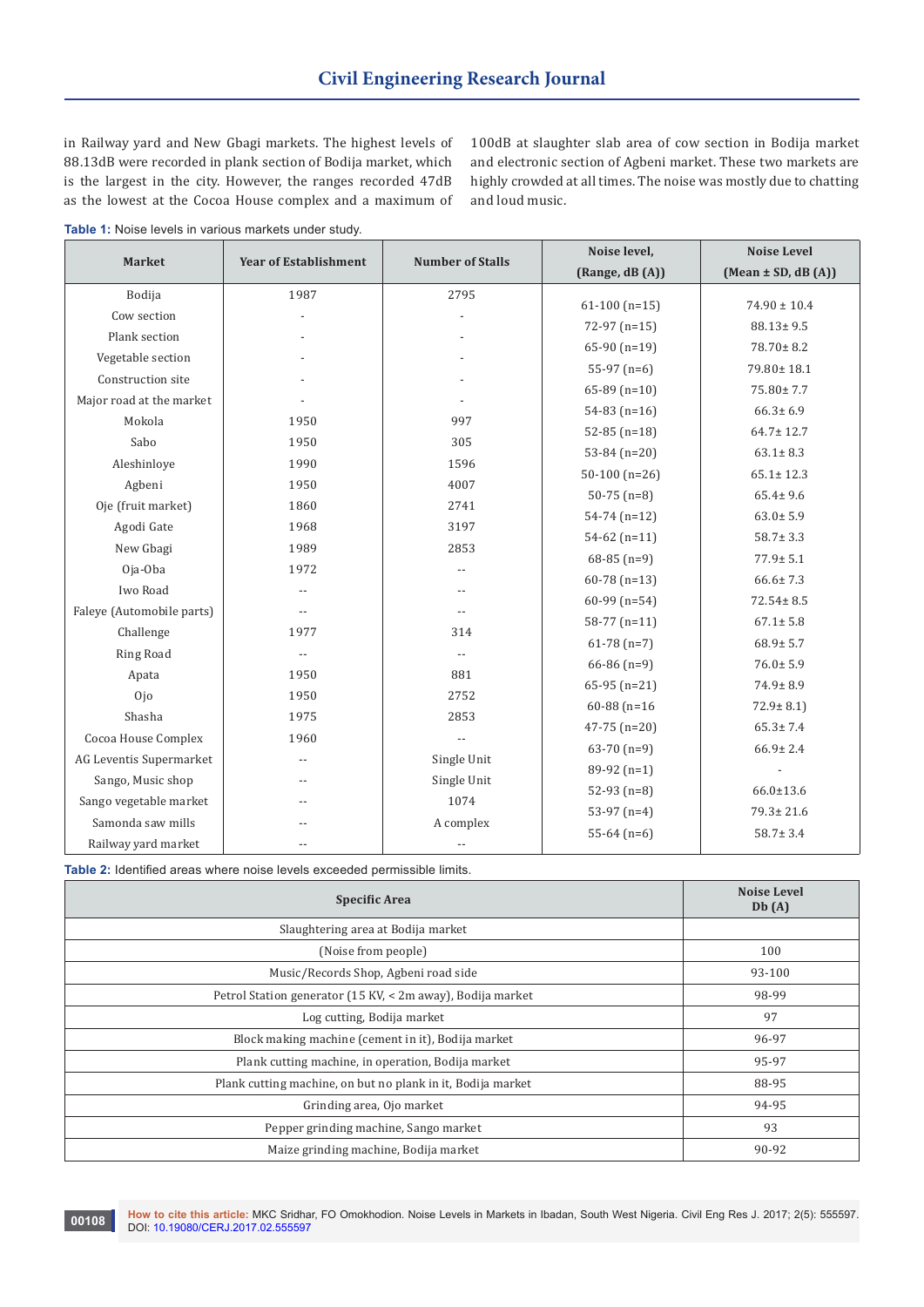| Music shop, Sango market                           | 89-92 |
|----------------------------------------------------|-------|
| Petrol Station generator > 3 m away, Bodija market | 89-90 |
| Vulcanizers' air pump, Bodija market               | 83-90 |

 The identified areas where the noise levels are more than the permissible limits are given in Table 2. The slaughtering area in Bodija market has the highest level followed by the electronics selling areas in Agbeni. In Bodija, about 300 cows are manually slaughtered every day from early hours of morning till late in the afternoon. Here, manual labour is used in bringing the cows to the place and in the slaughtering process. The sale of electronics and musicals are generally on the roadside and to attract the passersby, the traders play loud music. Other areas where the

noise levels are above the permissible limits were woodcutting, block making, grinding, petrol generators, and vulcanizing areas. The activities that contribute to higher noise levels are given in Table 3. Loading, unloading, grinding, cutting, sawing, tailoring, and cement block making are some of the activities that contribute to higher noise levels. Noise levels at the access roads and the road junctions are given in Table 4. The minimum recorded was 53dB and the maximum was 86dB. Some markets particularly [4].

**Table 3:** Various Activities that Contribute To Higher Noise Levels in the Markets.

| Activity                              | Noise Level, Db (A) |
|---------------------------------------|---------------------|
| Unloading goods in the market         | 65-72               |
| Loading wood planks                   | 72-75               |
| Plank cutting operation               | 95-97               |
| Log cutting                           | 97                  |
| Vulcanizing                           | 89                  |
| Maize grinding                        | 90-92               |
| General grinding (dry)                | 94-95               |
| Yam flour grinding                    | 70-75               |
| A flour mill (small scale)            | 86-88               |
| Pepper grinding (wet process)         | 80-93               |
| Small scale grinding (5 in operation) | 85-87               |
| Block making machine in operation     | 96-97               |
| Cash machine operation                | 63                  |
| Tailoring                             |                     |
| 1 machine in use                      | 76-77               |
| 4 machines in use                     | 80-81               |
| 5 machines in use                     | 84-85               |

**Table 4:** Noise Levels at The Road Junctions and Access Roads to Markets.

| Roads / Junctions             | Noise Level, Db (A) |
|-------------------------------|---------------------|
| Bodija market                 |                     |
| Entry to market, With no cars | 65                  |
| With cars                     | 70-75               |
| Near petrol station           | 65-66               |
| Near vegetable market         | 73-75               |
| A side major road             | 68-75               |
| Unloading area                | 65-70               |
| Mokola market,                |                     |
| Side entry road               | 63-66               |
| Front entry road              | 63-73               |
| Police van with siren         | 83                  |
| Railway yard area             | 60-64               |
| Dugbe market junction         | 55-58               |

**How to cite this article:** MKC Sridhar, FO Omokhodion. Noise Levels in Markets in Ibadan, South West Nigeria. Civil Eng Res J. 2017; 2(5): 555597. **00109 bow to cite this article:** MKC Sridha<br>DOI: [10.19080/CERJ.2017.02.555597](http://dx.doi.org/10.19080/CERJ.2017.02.555597
)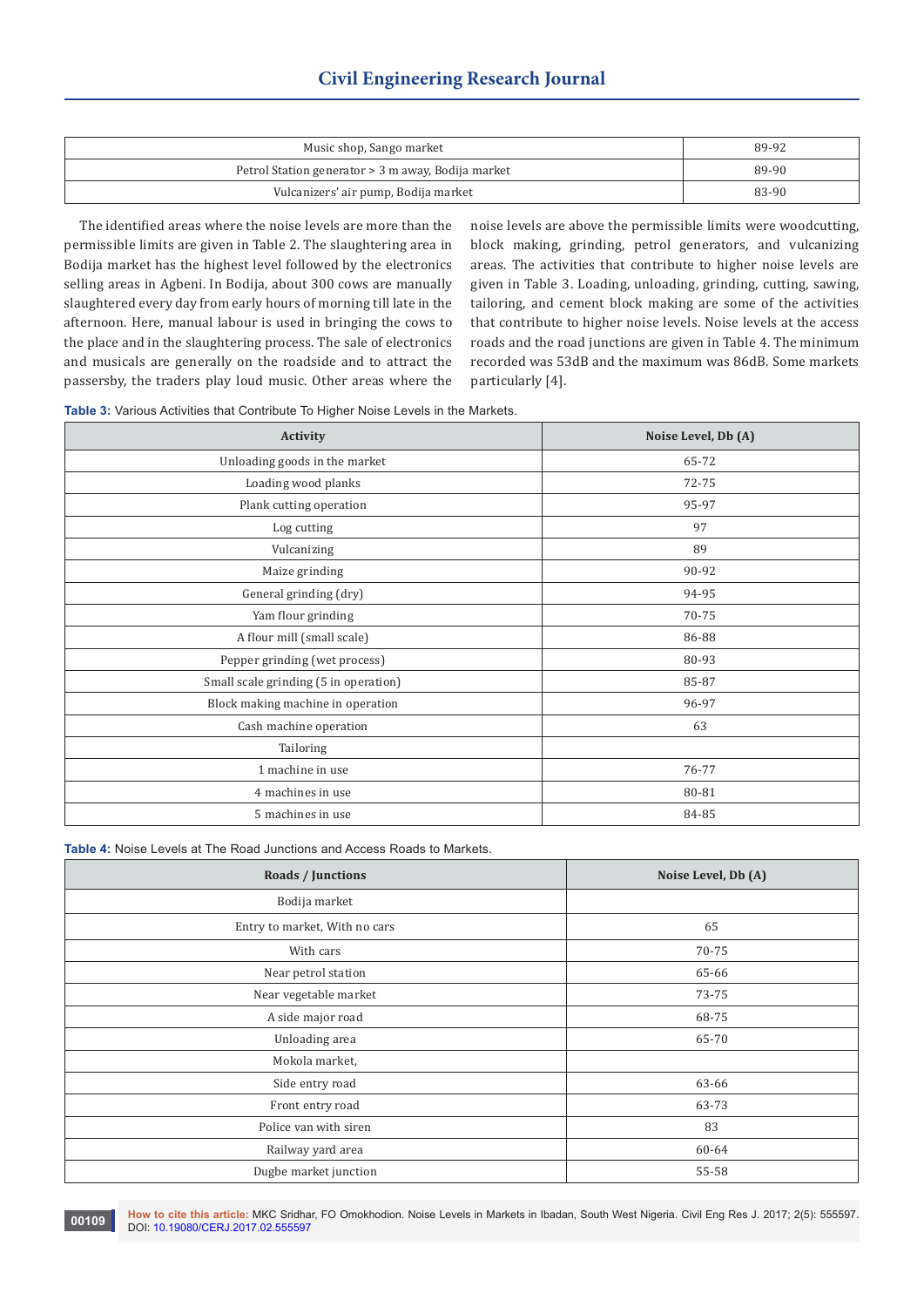| Alesinloye market side road                    | 53-58 |
|------------------------------------------------|-------|
| Kingsway / Adonis shops, Main road             | 58-62 |
| Methodist area, main road                      | 70-74 |
| Agbeni main road                               | 60-65 |
| At a junction                                  | 64-72 |
| End of the road / market                       | 53-58 |
| Mapo Hall junction                             | 54-58 |
| Oje fruit market, entry road                   | 55-60 |
| Agodi market area                              |       |
| Taxi park                                      | 60-65 |
| Traffic junction                               | 55-60 |
| Near post office                               | 60-65 |
| Iwo Road area                                  |       |
| No traffic                                     | 65    |
| Heavy truck moving                             | 78    |
| Water tanker moving                            | 78    |
| Mary Hill School junction                      | 70-75 |
| Faleye automobile market area                  |       |
| Salvation Army road junction (with traffic)    | 70-74 |
| Salvation Army road junction (without traffic) | 60-64 |
| A 4-road junction near AGIP petrol station     | 70-75 |
| Load carrier trolley                           | 80    |
| Idikan market area                             | 69-77 |
| Oke Ado area                                   |       |
| Ogunpa - Oke-Ado                               | 65-80 |
| Odusote bookstore area                         | 66-71 |
| Foko road junction                             | 66-72 |
| Isale-Ijale area                               | 65-72 |
| Oja-Oba market area                            |       |
| No traffic                                     | 76-80 |
| With car horn                                  | 83-85 |
| Challenge, market area                         | 63-77 |
| Ring road area                                 | 65-78 |
| Apata market area                              |       |
| With traffic                                   | 76    |
| A tipper reversing                             | 81    |
| A scooter                                      | 72-74 |
| Main road junction                             | 79-86 |
| Petrol tanker moving                           | 78    |
| Cocoa House complex                            |       |
| Main road                                      | 65-72 |
| Main junction                                  | 69-75 |
| Shasha market area                             |       |
| Unloading area                                 | 68-72 |
| A Truck accelerating                           | 74-80 |
|                                                |       |